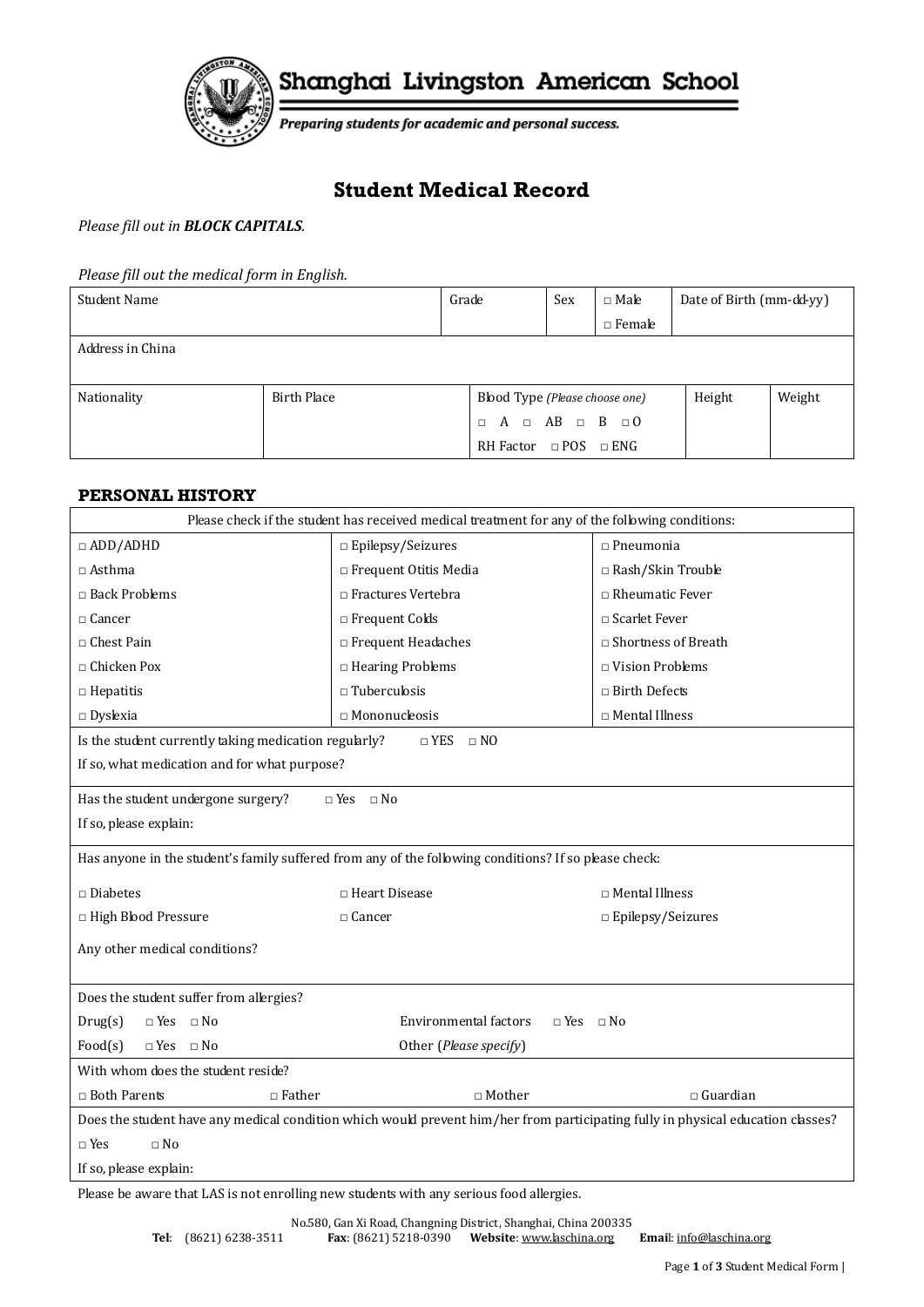

Preparing students for academic and personal success.

#### **VACCINATION RECORD**

|        | Please check if your child has received the following immunizations.                   |  |                       |  |                             |
|--------|----------------------------------------------------------------------------------------|--|-----------------------|--|-----------------------------|
| 2.     | Please attach a copy of the following immunizations including dates of administration. |  |                       |  |                             |
| $\Box$ | Diphtheria/Pertussis/Tetanus                                                           |  | Measles/Mumps/Rubella |  | Poliomyelitis (Oral/Inject) |
|        | Hepatitis A or Gamma - Globulin                                                        |  | Hepatitis B           |  | <b>Tuberculosis</b>         |
|        | Typhoid                                                                                |  | <b>Others</b>         |  |                             |

| Date of last medical exam (mm-dd-yy) | Date of last vision exam (mm-dd-yy) |
|--------------------------------------|-------------------------------------|
| Date of last dental exam (mm-dd-yy)  |                                     |

### **PERSON(S) TO NOTIFY IN AN EMERGENCY IF PARENTS CANNOT BE REACHED.**

| Name of Neighbor/Friend   | Phone Number |
|---------------------------|--------------|
|                           |              |
|                           |              |
|                           |              |
|                           |              |
| Family Doctor/Clinic Name | Phone Number |
|                           |              |

\* *If you are out of town for any reason, please notify your child's teacher regarding the duration of your absence and the name and telephone number of a person to contact in case of an emergency involving your child.*

## **MEDICINE AT SCHOOL**

If you wish to have medicine administered to your child by the school nurse you must provide the nurse in writing (in English):

1. The name of the medicine

- 2. The purpose of the medicine
- 3. The dosage and frequency of administration.

*Students are not permitted to have drugs or medications on their person. All such administrations must take place in the nurse's office under her supervision.*